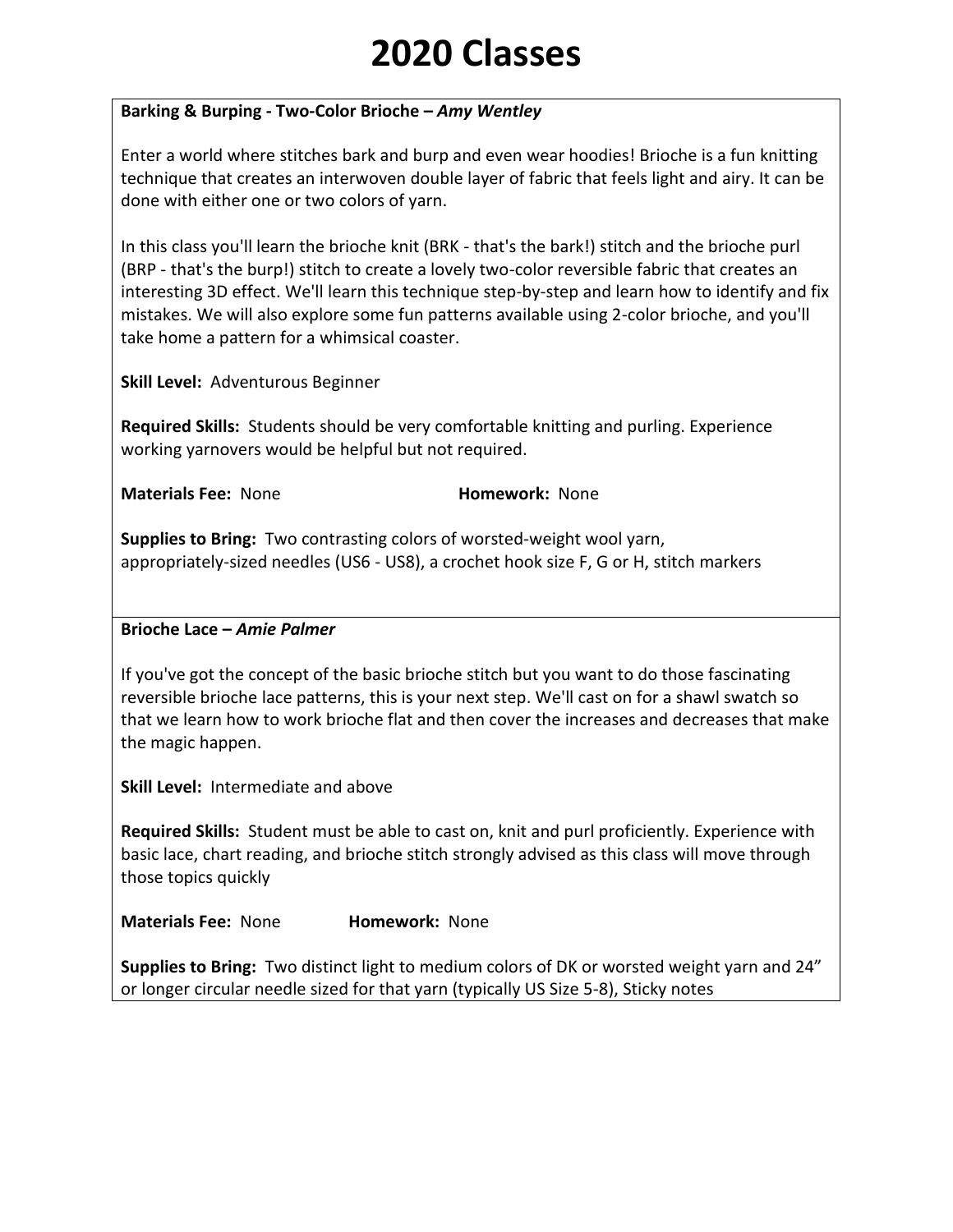### **Crochet for Knitters –** *Leslie Grabowski*

Intimidated by the hook? Learn to make crochet your best friend when constructing a garment. In this class, students will examine a variety of techniques and instances when using crochet in a knitted garment can enhance the look, fit, durability of seams and ease of knitted garment construction.

**Skill Level:** Advanced beginner

**Required Skills:** None **Materials Fee:** \$1

**Homework:** Using worsted weight yarn and a size 7 or 8 knitting needle, cast on 35 stitches and knit three inches. Bindoff and block. Do this three times, as you will need three swatches to use in class.

**Supplies to Bring:** Please bring a crochet hook size 4.5 or 5 mm, a crochet hook size 1.5 or 1.75 mm and 100 yards of worsted weight yarn and markers, scissors and scrap yarn

**How Sheep Breeds Affect Your Knitting –** *Amy Tyler*

Merino, Cormo, Finn, Costwold, Wensleydale, Romney, Corriedale, and more! The wool from different breeds of sheep can vary substantially in softness, strength, elasticity, luster, and feltability. Through hands-on examination, we will explore these widely varying characteristics of wool. In addition to sheep breed, other factors will be addressed that influence the characteristics of the final wool project. We will examine samples of unspun fiber, yarns, and knitted swatches of over a dozen sheep breeds. There will be fiber and yarns to test-knit or -crochet.

**Skill Level:** Beginner **Homework:** None **Required Skills:** None

**Materials Fee:** \$15 - Instructor will provide: samples for examination, notebook with handouts, yarns for knitting/crocheting, sundry supplies

**Supplies to Bring:** Participants may bring knitting needles if they want to knit, or crochet hooks if they want to crochet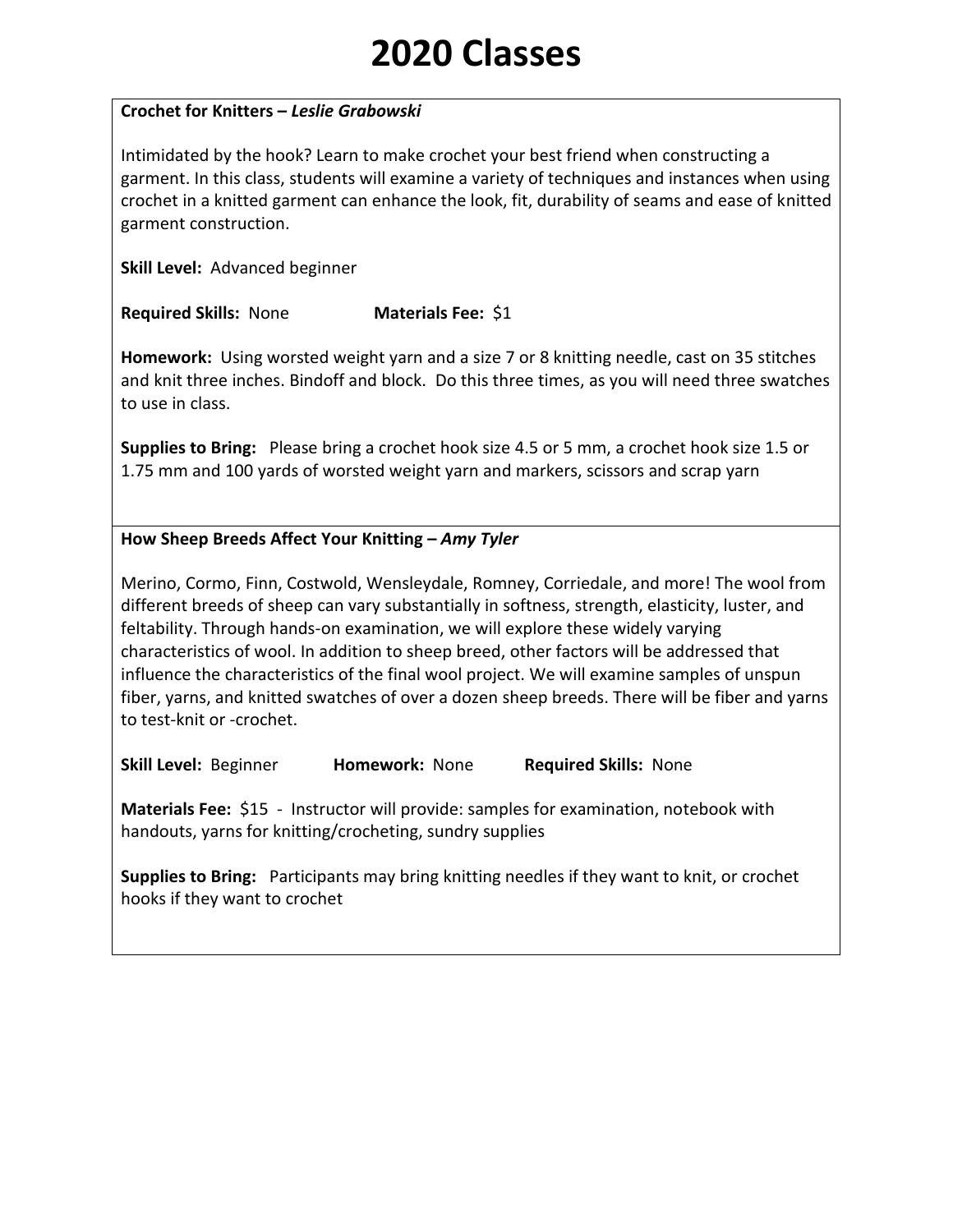### **How to Avoid Frogging –** *Amy Wentley*

There are so many ways to avoid having to rip out rows and rows of knitting to correct a mistake!

This class will start you out with simple fixes like correcting a stitch in-line or tinking back and then progress to rebuilding one or multiple stitches from rows back. We'll talk about life lines and how to insert them before proceeding or afterwards. The class will wrap up with demos showing how to rebuild lace and cables. There will be great hints and tips for beginners as well as for seasoned knitters.

**Skill Level:** All **Materials Fee:** None

**Required Skills:** Knit and Purl comfortably

**Homework:** Using worsted-weight yarn cast on 20 stitches to either a circular needle or a double-pointed-needle and work 21 rows in stockinette. End having worked a knit row. DO NOT BIND OFF

**Supplies to Bring:** Your swatch on your needles, a crochet hook (size E, F or G), locking stitch markers, two DPNs matching your swatch needle size or one size smaller (if you have your swatch on DPNs, you can just use the remaining needles in the set), waste fingering-weight yarn, darning needle

### **Just Yoking Around –** *Leslie Grabowski*

Learn the history and the many varieties of knitting the ever so popular circular yoke sweater. Examine the structure and explore a variety of options which will allow you to design your own sweater or simply develop the skills to be more confident when knitting from a pattern. We will discuss fit, design and body type. This class will include a mini sweater pattern so that you can practice the technique. We will discuss round yokes that use lace, colorwork, textured patterns and in some instances, a combination of all these techniques.

**Skill Level:** Advanced beginner **Required Skills:** None

**Materials Fee: None <b>Homework:** None

**Supplies to Bring:** Please bring 110-150 yards worsted weight yarn (bring several contrasting colors if you are interesting in doing colorwork) and size 7, 8 or 9 needles as well as markers, scissors and scrap yarn

**Knitting Ribs and Welts–** *Amy Tyler*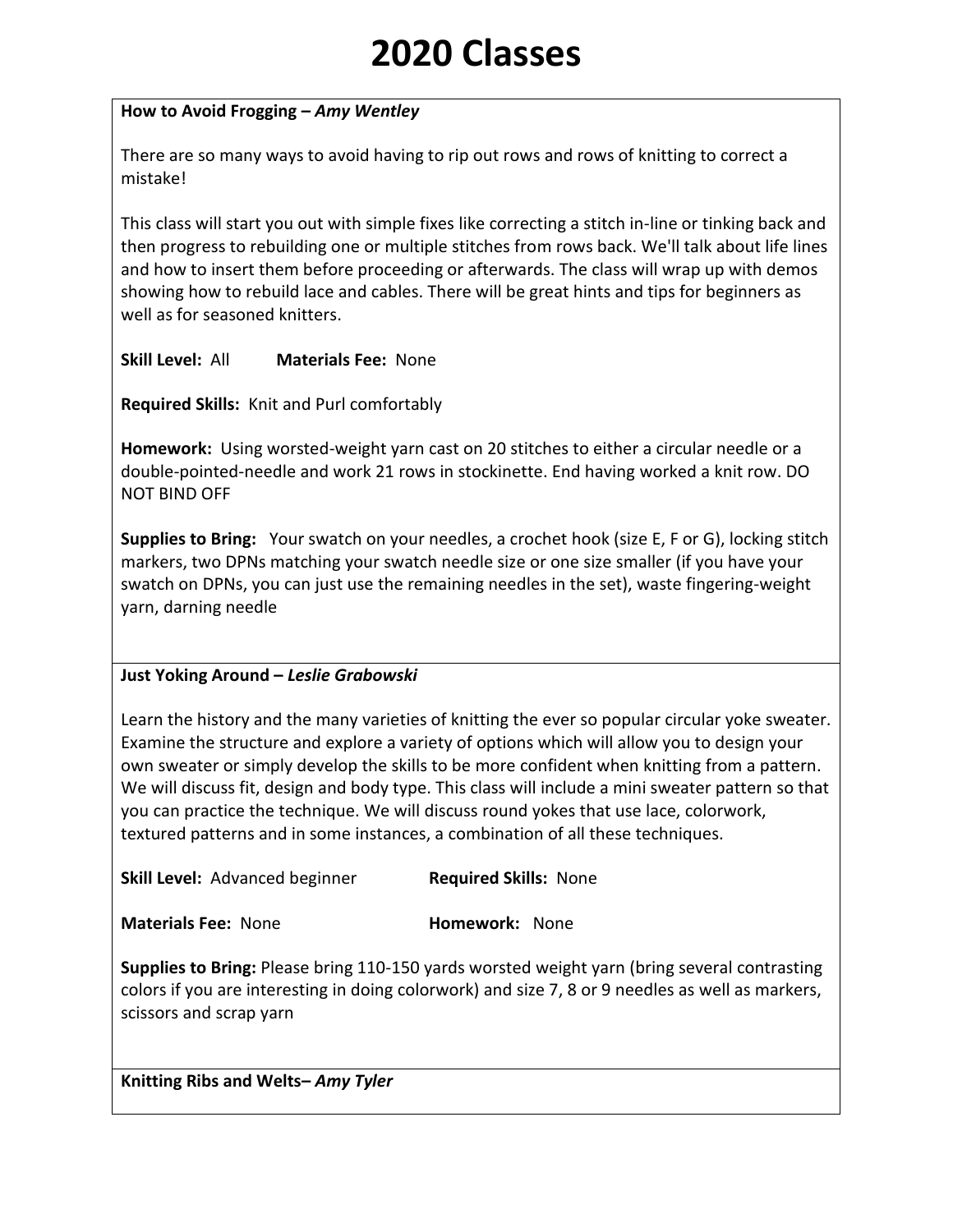Ribs make vertical lines; welts make horizontal lines but there is much more to these knitted features than the direction of lines. We will cover these many features in basic ribs and welts, as well as the effects created by combining ribs and welts, and we will cover variations such as cables, waves, and pleats. We'll also discuss some ways to use these lovelies in your knitting to get specific effects.

**Required Skills:** Comfortable with casting on, knit stitch, purl stitch, standard increases and decreases, and standard bind off Beginner/Intermediate

**Materials Fee:** \$10 - Instructor will provide: notebook with handouts, stitch patterns, extra yarns, sundry supplies

**Skill Level:** Advanced Beginner/Intermediate **Homework:** None

**Supplies to Bring:** 100-200 yards of yarn, knitting needles appropriate for the yarn, darning needle. I suggest sport to worsted weight wool yarn in a solid, light color

## **Knitting The Shape of Lace, A Lace Knitting Refresher –** *Leslie Grabowski*

Students will gain confidence in knitting lace by reviewing the basics and venturing out from there. Topics to be covered include: following a lace chart, working increases and decreases (and how these play together to create shape), how to use markers and a lifeline, how to read the knitting and fix mistakes, stretchy cast on and bind off techniques, and how to block the finished piece. This class builds on the basics to incorporate the when, what, how and why: when to add lace to a pattern, what to do to accommodate the shape of the lace, how will it change the garment and why some lace patterns work better for some yarns and patterns than others.

**Skill Level:** Advanced Beginner **Required Skills:** None

**Materials Fee:** None

**Homework:** Cast on 35 stitches on a light colored worsted weight yarn and work in stockinette stitch for a total of 3 inches. Do not bindoff, as you will work on this in class. Please knit three such samples to use in class

**Supplies to Bring:** students should bring markers, scissors and scrap yarn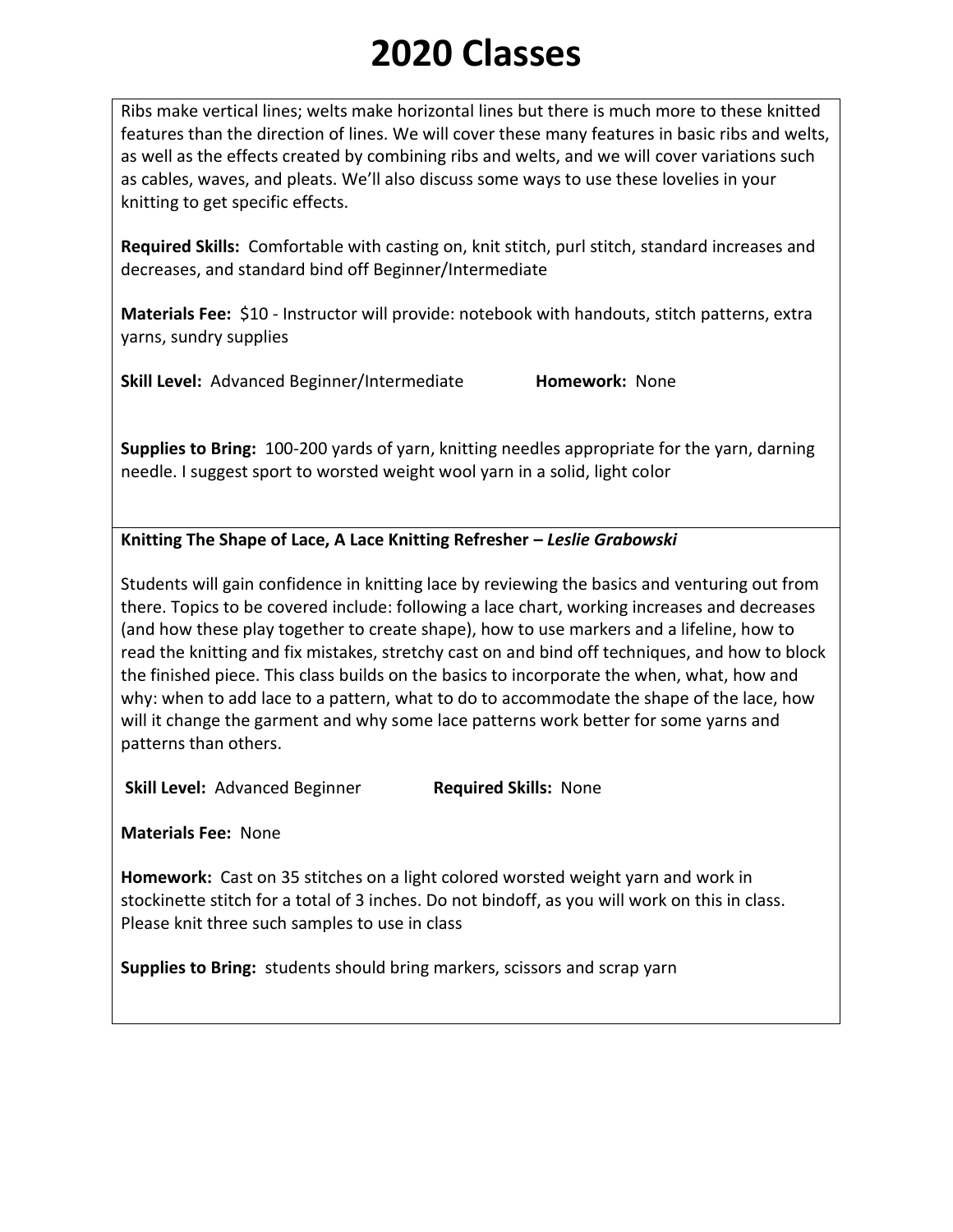### **Short Rows Around the World –** *Amy Wentley*

Discover three different ways to work short rows, a technique for shaping knitted fabric. We'll explore the Wrap-and-Turn method, German Short Rows, and Japanese Short Rows. We'll also discuss how to substitute one for the other in your patterns. Join us for a short trip around the world!

Use what you learn to work the Dreambird Shawl, by Nadita Swings (https://www.ravelry.com/patterns/library/dreambird-kal), a celebration of color, which uses German short rows to achieve a stunning result. We'll review the pattern in class and learn some helpful tips for working it.

**Skill Level:** Comfortable Beginner **Materials Fee:** None

**Required Skills:** Should be able to knit and purl with ease

**Homework:** Using worsted-weight yarn and appropriately sized needles (US6 – US8) of any type (I recommend double pointed needles if you have them), work 3 swatches as follows: Cast on 15 stitches. Work 5 rows of stockinette stitch (k 1 row, p 1 row, k 1 row, p 1 row, k 1 row).

Do not bind off, leave your stitches on your needle along with approximately 3 yards of working yarn attached. (To work your swatches, you will need to use either three sets of straight or circular needles or one set of double pointed needles.)

**Supplies to Bring:** For practice bring your swatches with your needles that you used for homework as well as 10 locking stitch markers. If you want to work the Dreambird shawl after learning the short-row techniques, you will need the Dreambird pattern available for purchase on Ravelry at [www.ravelry.com/patterns/library/dreambird-kal.](http://www.ravelry.com/patterns/library/dreambird-kal.) The shawl requires 150yds fingering-weight yarn in a solid color and 150gms of a color-changing yarn in a long repeat. You'll need a US Size 4 32-inch circular needle and 12 locking stitch markers, 6 light and 6 dark.

### **Socks Two at a Time –** *Amie Palmer*

How many socks with no match have you knit? Never have another single sock with no mate by learning to knit them two at a time for a perfect matching set. We'll make two worsted weight miniature socks to give you all the techniques you need to make any pattern two-at-atime.

**Skill Level:** Intermediate and up **Materials Fee:** None

**Homework:** None